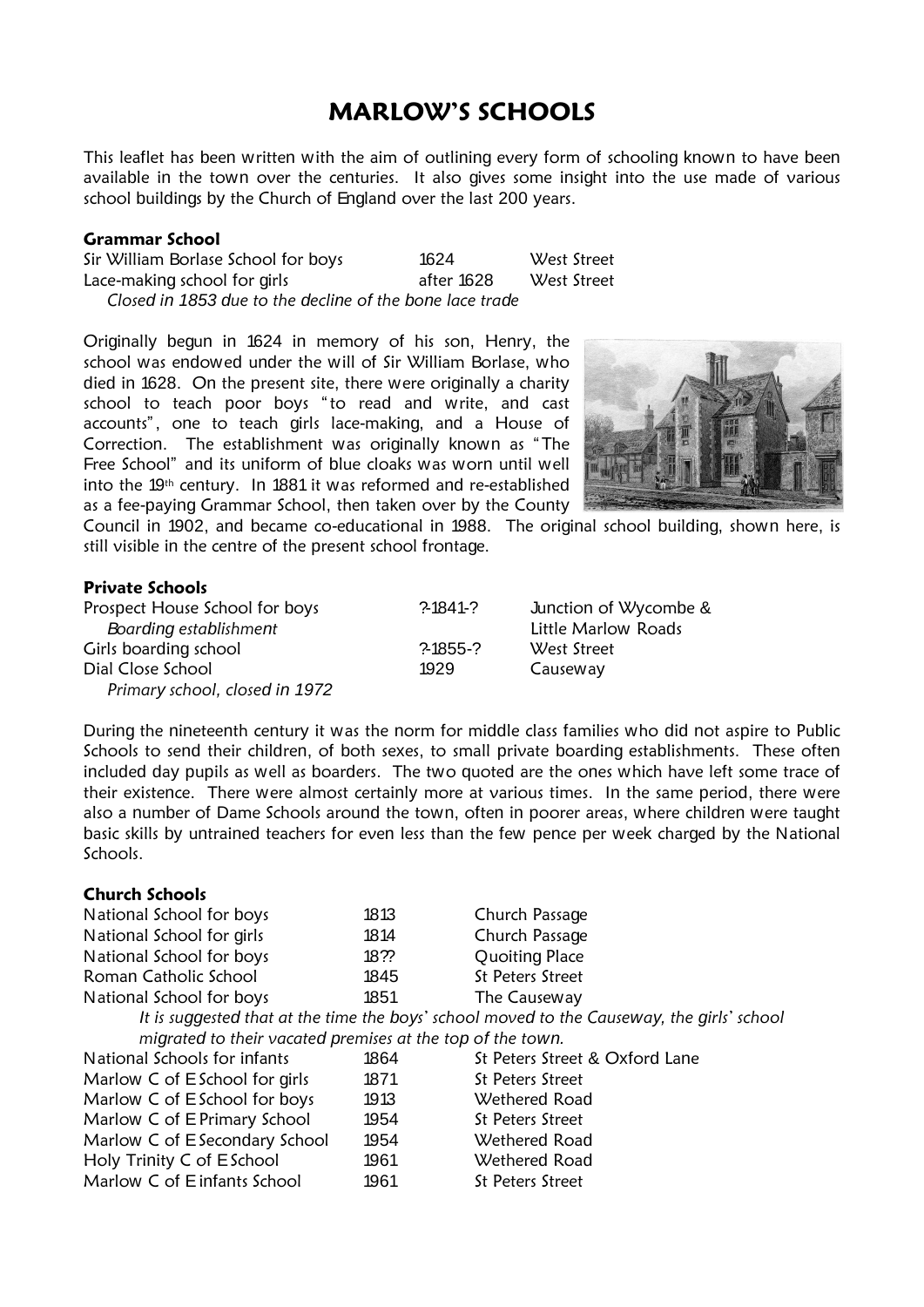St Peters RC Primary School 1974 Prospect Road Marlow C of Einfants School 1974 Spinfield School Sandygate C of Einfants School 1976 Sandygate Road

| 1974 |  |
|------|--|
| 1974 |  |
| 1976 |  |



*National School for boys, 1851*

National Schools were set up, from 1812, by the National Society for the Promotion of the Education of the Poor in the Principles of the Established Church. Schools for girls and boys were established here soon after this, in cottages in Church Passage. This alley linked The Causeway with St Peter's Street, running through the churchyard and across land now occupied by Old Bridge House. The boys were soon removed to a property near the Crown, but

the girls remained near the river until 1851, when the present Church Hall was presented to the church as a school for boys. At this



*Oxford Road Infants' School*

Owing to the demolition of Church Passage in 1871, the Church of England was forced to provide new premises for the infants and girls National Schools, and was therefore able to provide sufficient school places in 1870 for the whole population. As the town grew more places were needed, so in 1913 the Church of England boys school was built in Wethered Road. allowing the girls school to expand into the boys' old building. They acquired more space in 1916, when the infant schools were amalgamated on the Oxford Road site, a decision which was to cause problems later. After the Second World War there were insufficient school places for infants at Oxford Road, and five-



*St Peters Street infants' School, 1869 Later part of the C of Egirls' school*

secondary in Wethered Road. The problem of infant provision was solved in 1955, when the County Council opened Foxes Piece First School on redundant allotment land in Little Marlow Road. In 1961 they took over secondary education, providing at Great Marlow School facilities more complex and expensive than the church could afford. This resulted in the primary school moving to Wethered Road, where it still flourishes as Holy

year-olds began their schooling in the Salvation Army Citadel or even the now demolished conservatory of Court Garden. In line with modern educational practice, the Church of England schools were reorganised in 1954 as a mixed primary in St Peter's Street and a co-ed



*C of EBoys' School, 1913*

Trinity School. The infants initially moved into the St Peter's Street buildings, which provided adequate space, but not the atmosphere or facilities which they needed. A new school was planned in Sandygate Road and the St Peter's Street site sold for development, but problems with the